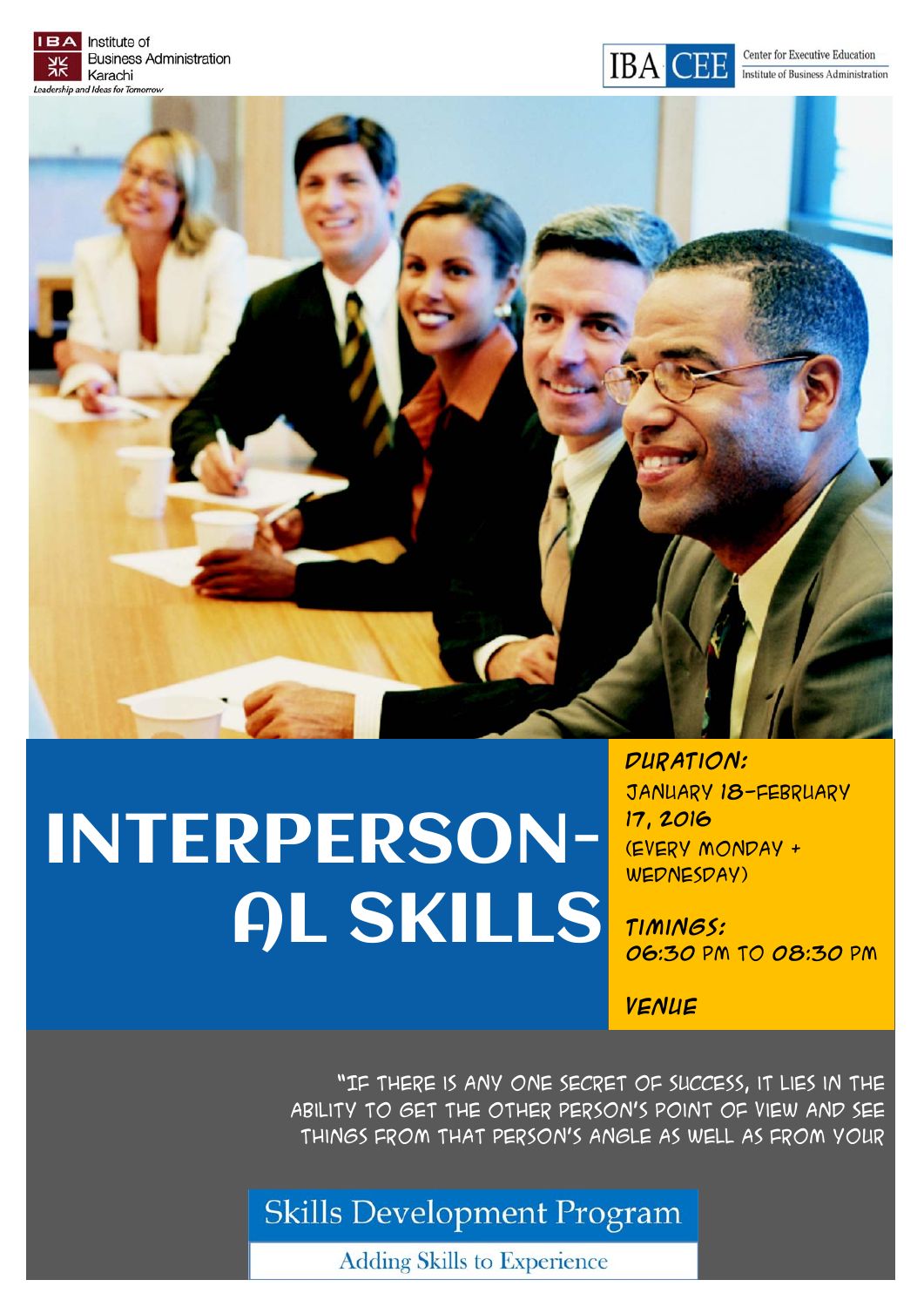



#### **Interpersonal Skills** — Make an impact by improving your communication & networking skills

#### Program Overview

Upholding positive and business relationships among colleagues, subordinates and superiors is the key to maintaining a successful work environment. This 20 hours workshop is designed to assist executives in developing their management and interpersonal skills. Participants will gain a greater understanding of their communication skills, negotiation techniques, tips on making an impact, and advice on networking and starting conversations.

#### Program Objectives/Outcomes

On the completion of this program, participants will be able to:

- Develop the key communications skills and the confidence to use them
- Understand how non-verbal communication helps in enchaining their interpersonal relationships
- Learn tips in preparing for a negotiation, opening a negotiation, bargaining, and closing a negotiation
- Identify the skills needed in starting a conversation, moving a conversation along, and progressing to higher levels of conversation
- Identify ways of sharing one's opinions constructively

#### Who Should Attend

Customer representatives, IT & technical professionals, junior to mid level executives, managers or anyone who need to develop the interpersonal and communication skills necessary to communicate their knowledge to those around them.

#### Training Schedule

Date: Jan 18-Feb 17, 2016 (every Monday & Wednesday)

Timings: 6:30 pm to 8:30 pm

Training Venue IBA City Campus

#### Training Investment\*

PKR 20,000/- \*Fee is inclusive of certificates and course manual.

## **Skills Development Program**

**Adding Skills to Experience**